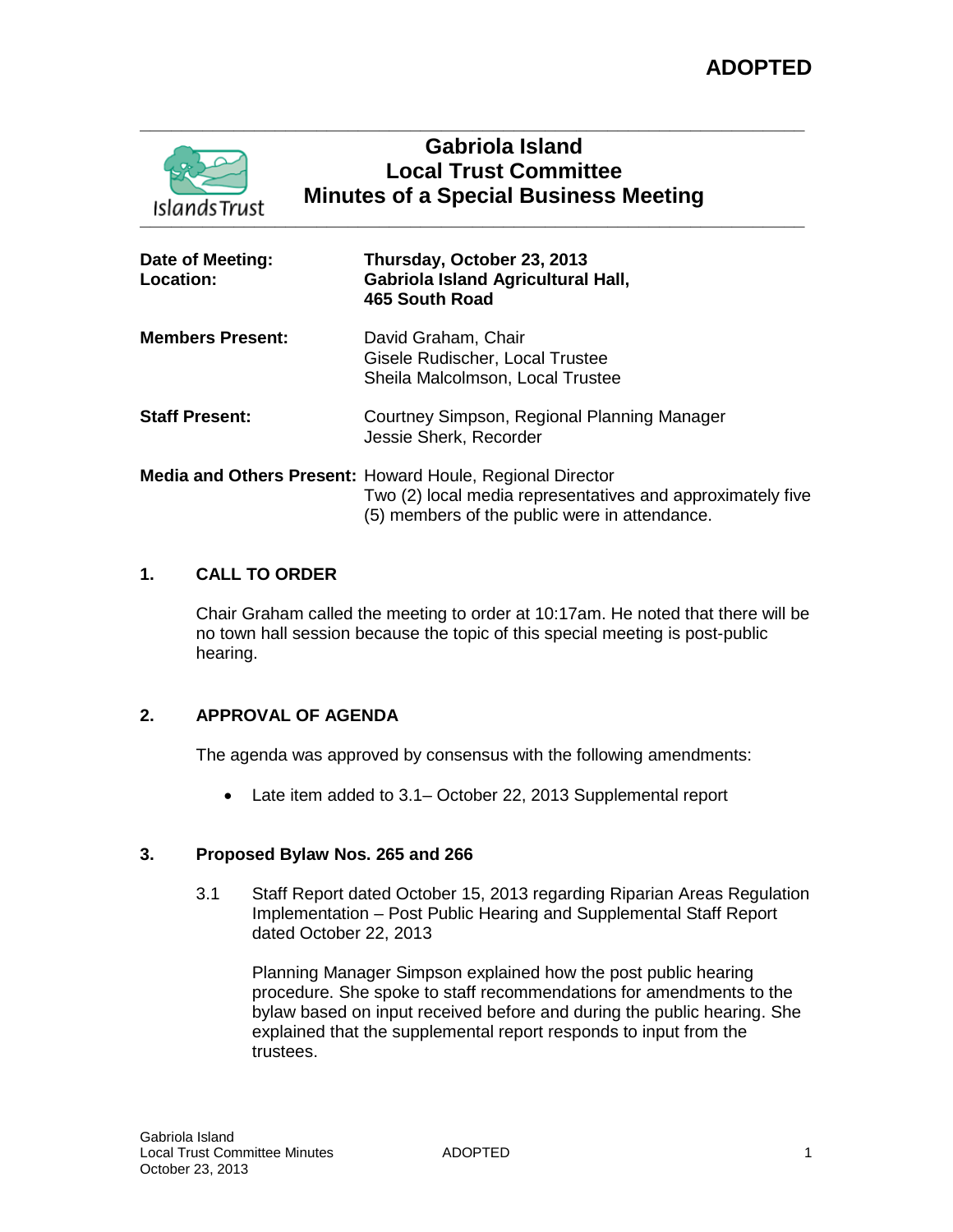Trustees discussed at length, reducing the development permit area, pursuing a simple assessment, and other recommendations in the staff report.

As requested from Trustee Malcolmson, Planning Manager Simpson then spoke about the different levels of mapping under the Riparian Areas Regulation. She explained that this process was started by the Ministry of Environment to identify the boundaries of watersheds and designate fish habitats. In an initial staff report there were a number of options developed for Islands Trust that included designating the entire area as watershed designating the entire watershed as a Development Permit Area, however, the Local Trust Committee decided not to do that. Instead, Madrone Environmental Services Ltd. was hired to come in and do the stream mapping, following the methods in the Riparian Areas Regulation. She went on to discuss simple assessments to determine the Streamside Protection and Enhancement Area noting that it seems that simple assessments may be the best option for Gabriola Island. Each recommendation in the report was discussed between staff and trustees.

#### **GB 104/13 It was MOVED and SECONDED,**

that the Gabriola Island Local Trust Committee request staff advice on amending proposed Bylaw No. 266 in F.3.2.1 to read "application of pesticides, herbicides, and/or chemical fertilizer".

### **CARRIED**

# **GB 105/13**

# **It was MOVED and SECONDED,**

that the Gabriola Island Local Trust Committee amend proposed Bylaw No. 266 cited as "Gabriola Island Land Use Bylaw 177, 1999, Amendment No. 1, 2012" by adding the word "impervious" between the words "nonstructural" and "or" to F.3.2.1e.

# **CARRIED**

#### **GB 106/13**

#### **It was MOVED and SECONDED,**

that the Gabriola Island Local Trust Committee amend proposed Bylaw No. 266 by defining "landscaped area" as "an area significantly altered by human activity where there is the continuous maintenance of no vegetation, cultivated vegetation and/or landscape materials, including but not limited to stones, boulders, cobbles, pavers and decorative concrete", and amending exemption F.3.3.1d to read "gardening and yard maintenance activities, not involving the cosmetic application of pesticides, within a pre-existing landscaped area, including mowing, pruning, planting and minor soil disturbance that does not alter the general contours of the land.

# **CARRIED**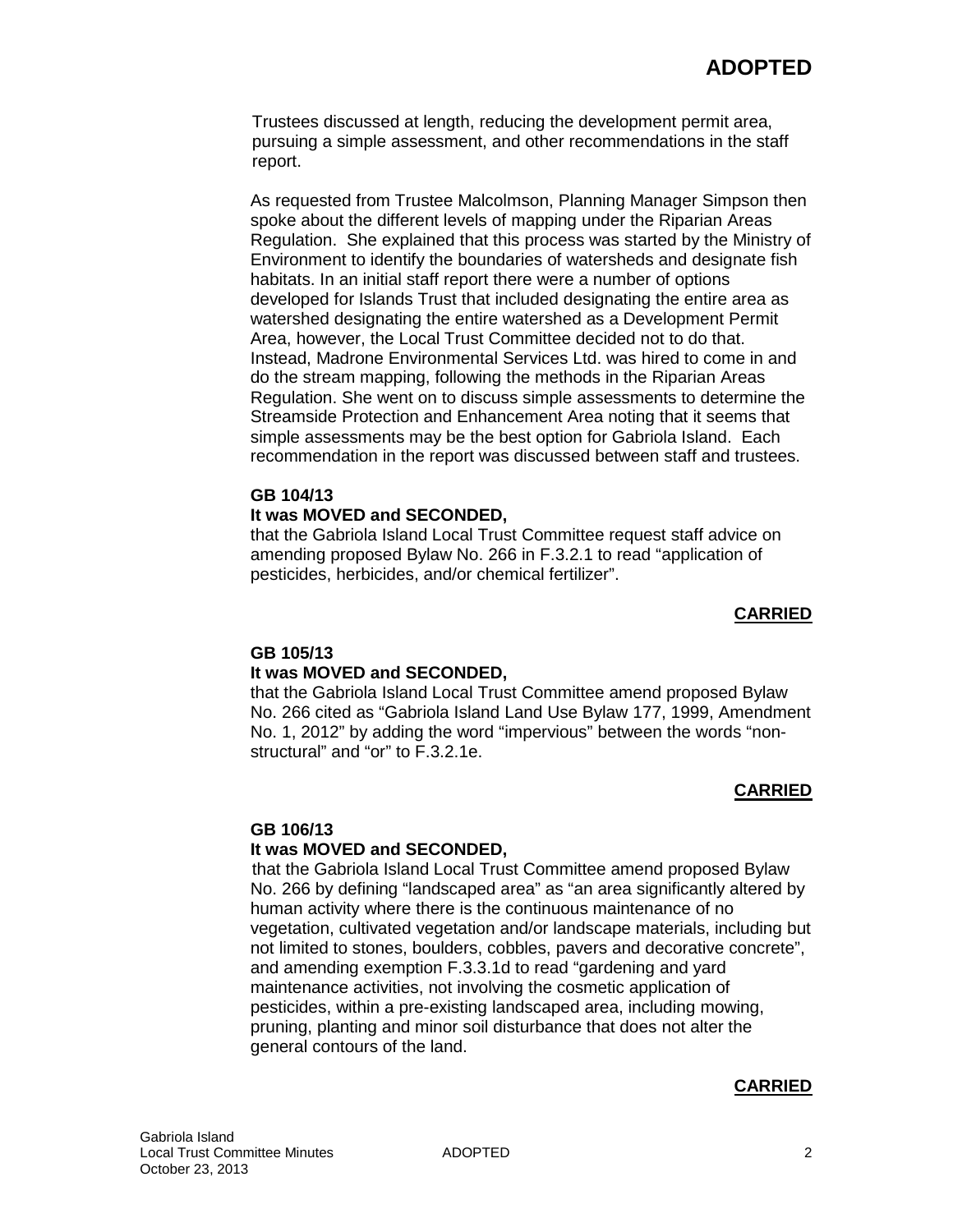Speaking to the motion, Trustee Malcolmson noted that the exemption is the same wording as the North Pender Local Trust Committee bylaw, which was approved by the minister, the landscape area definition is copied from the Saanich bylaw, and both of these amendments would minimize confusion.

# **GB 107/13 It was MOVED and SECONDED,**

that the Gabriola Island Local Trust Committee request staff advice on amending proposed Bylaw No. 266 to include an information note clarifying that, for certainty, existing development is not affected by the Riparian Areas Development Permit Area.

# **CARRIED**

Trustee Malcolmson then started a discussion regarding the list of exemptions that were proposed before the public hearing. She noted that according to the staff report, staff does not think that the Province will agree that they comply with the Riparian Areas Regulation; however, she would rather ask the Province to know for sure. Discussion ensued.

Trustee Rudischer noted that the Land Use Bylaw does not need the minister's approval; therefore they should put whatever they feel necessary into it and just make sure that whatever they put into the Official Community Plan is compliant with the Riparian Areas Regulation.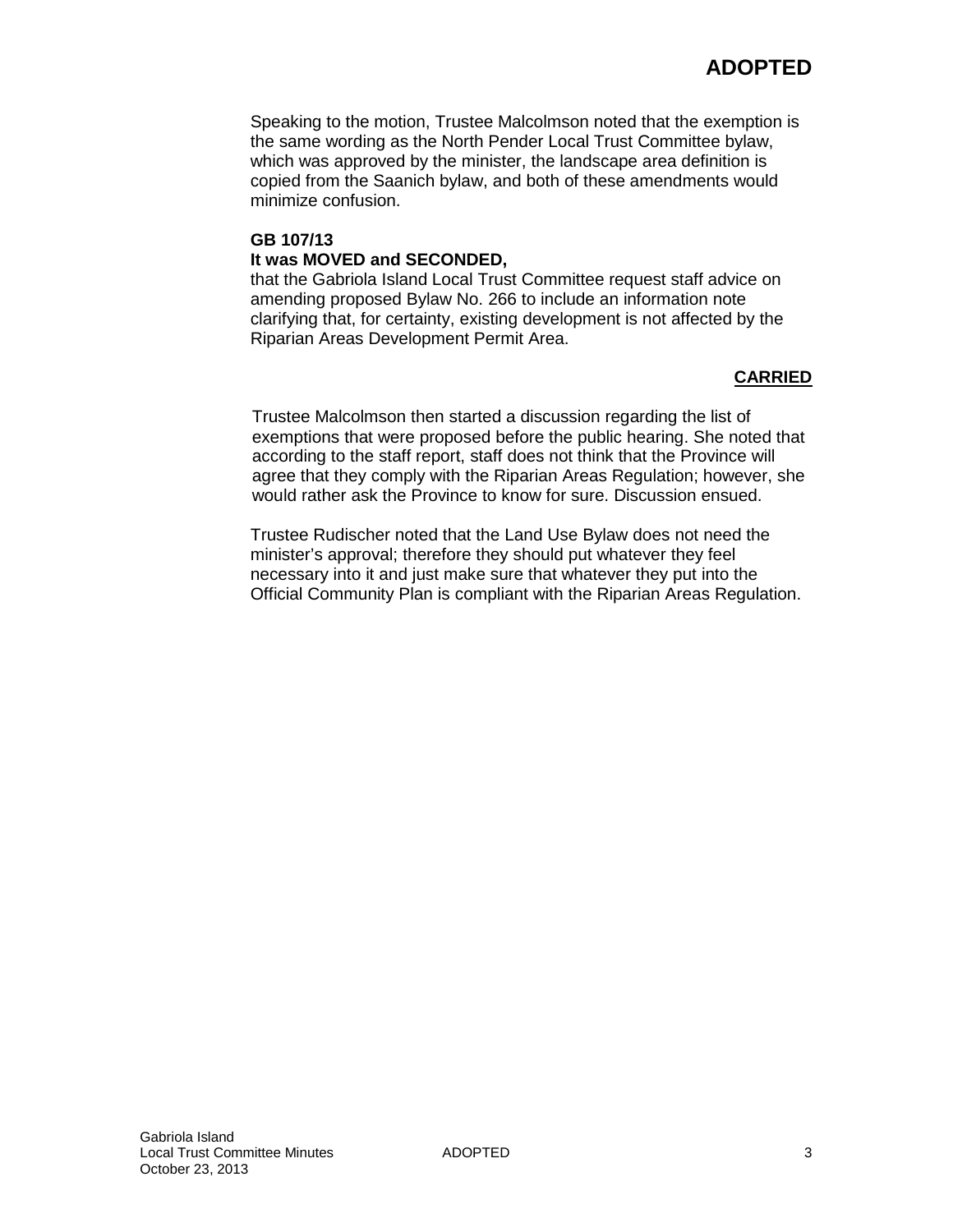# **GB 108/13**

### **It was MOVED and SECONDED,**

that the Gabriola Island Local Trust Committee amend proposed Bylaw No. 266 to add the following exemptions and refer to Forest, Lands and Natural Resource Operation for comment:

- 1. Farm operations as defined in the *Farm Practices Protection (Right to Farm) Act*, farm uses as defined in Section 2(2) of the Agricultural Land Reserve Use, Subdivision, and Procedure Regulation, and agriculture and horticulture as defined in the Gabriola Island Land Use Bylaw No 177;
- 2. The construction of a fence if no native trees are removed and the disturbance of native vegetation is restricted to 0.5 meters on either side of the fence, or 1.5 meters on either side of the fence in agricultural areas;
- 3. With the exception of nesting trees protected under Section 34 of the *Wildlife Act*, cutting of vegetation and trees more than 15 meters from the stream's high water mark or the top of the ravine bank, provided the cutting is not a precursor to development, the roots/stumps are left in the ground, and the cutting does not result in land alteration;
- 4. Disturbance of soils more than 15 meters from the stream's high water mark or the top of the ravine bank if the total area of soil disturbance is less than 5 meters squared;
- 5. The construction of a small accessory building such as a pump house, gazebo, garden shed or playhouse more than 15 meters from the stream's high water mark or the top of the ravine bank if the building is located within an existing landscaped area and the total area of small accessory building is less than 10 meters squared;
- 6. The construction of a private trail if all of the following apply:
	- a. The trail is 1 meter wide or less;
	- b. No native trees are removed;
	- c. The surface of the trail is pervious (for example, soil, gravel or wood chips);
	- d. The trail is designed to prevent soil erosion where slopes occur; and
	- e. Where the trail parallels the stream, the trail is more than 5 meters away from the high water mark of a stream

# **CARRIED**

Trustee Rudischer started a discussion regarding the amendment of F.3.3.1c in the bylaw where it speaks of the removal of trees that have been examined by an arborist and certified to pose an immediate threat to life or property. She feels that homeowners shouldn't have to hire an arborist to determine whether or not a tree poses a danger. Trustee Malcolmson wondered how this would be interpreted in terms of bylaw enforcement. Discussion between staff and trustees ensued.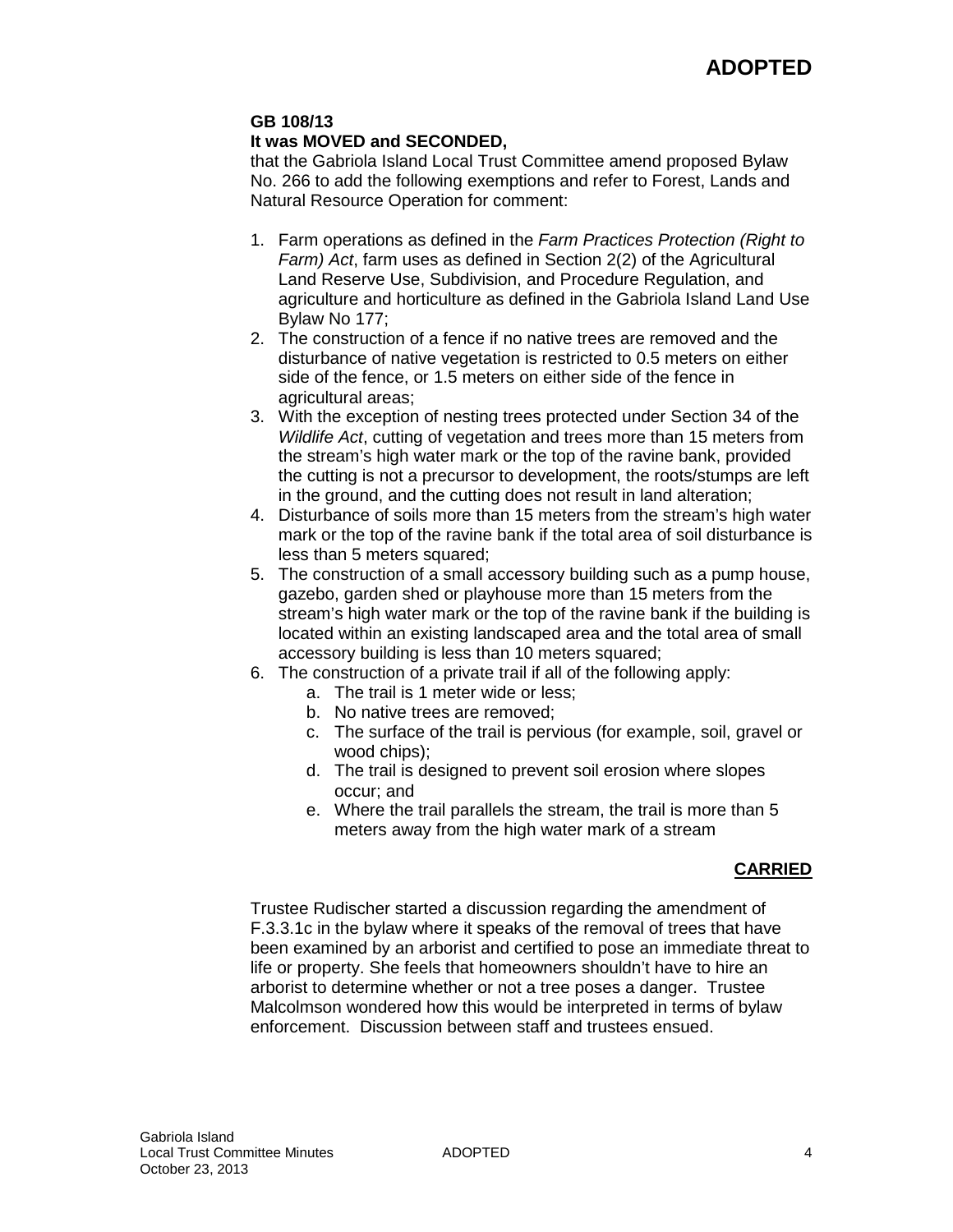# **GB 109/13**

### **It was MOVED and SECONDED,**

that the Gabriola Island Local Trust Committee amend Exemption F.3.3.1c by removing the words "have been examined by an arborist and certified to".

# **DEFEATED**

Staff and trustees then discussed what happens when someone is not interested in complying with a development permit area and what would compel the applicant to provide a qualified environmental professional report. The Development Approval Information Bylaw was discussed. It was noted that some wording might need to change to ensure that staff have the authority to give this direction to land owners. Planning Manager Simpson will look into the wording of the Development Approval Information Bylaw.

### **GB 110/13**

### **It was MOVED and SECONDED,**

that the Gabriola Island Local Trust Committee amend proposed Bylaw No. 265 cited as "Gabriola Island Official Community Plan (Gabriola Island) Bylaw 166, 1997, Amendment No. 1, 2012", by deleting the definition of watercourse from Appendix 1 (definitions).

### **CARRIED**

# **GB 111/13**

# **It was MOVED and SECONDED,**

that the Gabriola Island Local Trust Committee give second reading to proposed Bylaw No. 265, cited as "Gabriola Island Official Community Plan (Gabriola Island) Bylaw 166, 1997, Amendment No.1 2012", as amended.

# **GB 112/13**

#### **It was MOVED and SECONDED,**

that the Gabriola Island Local Trust Committee amend the previous motion to replace the words "second reading" with the words "first reading".

#### **DEFEATED**

The main motion (GB 111/13), as originally moved was then

# **CARRIED**

It was noted that the Local Trust Committee would be making further changes to the bylaw based on the next staff report before third reading is considered.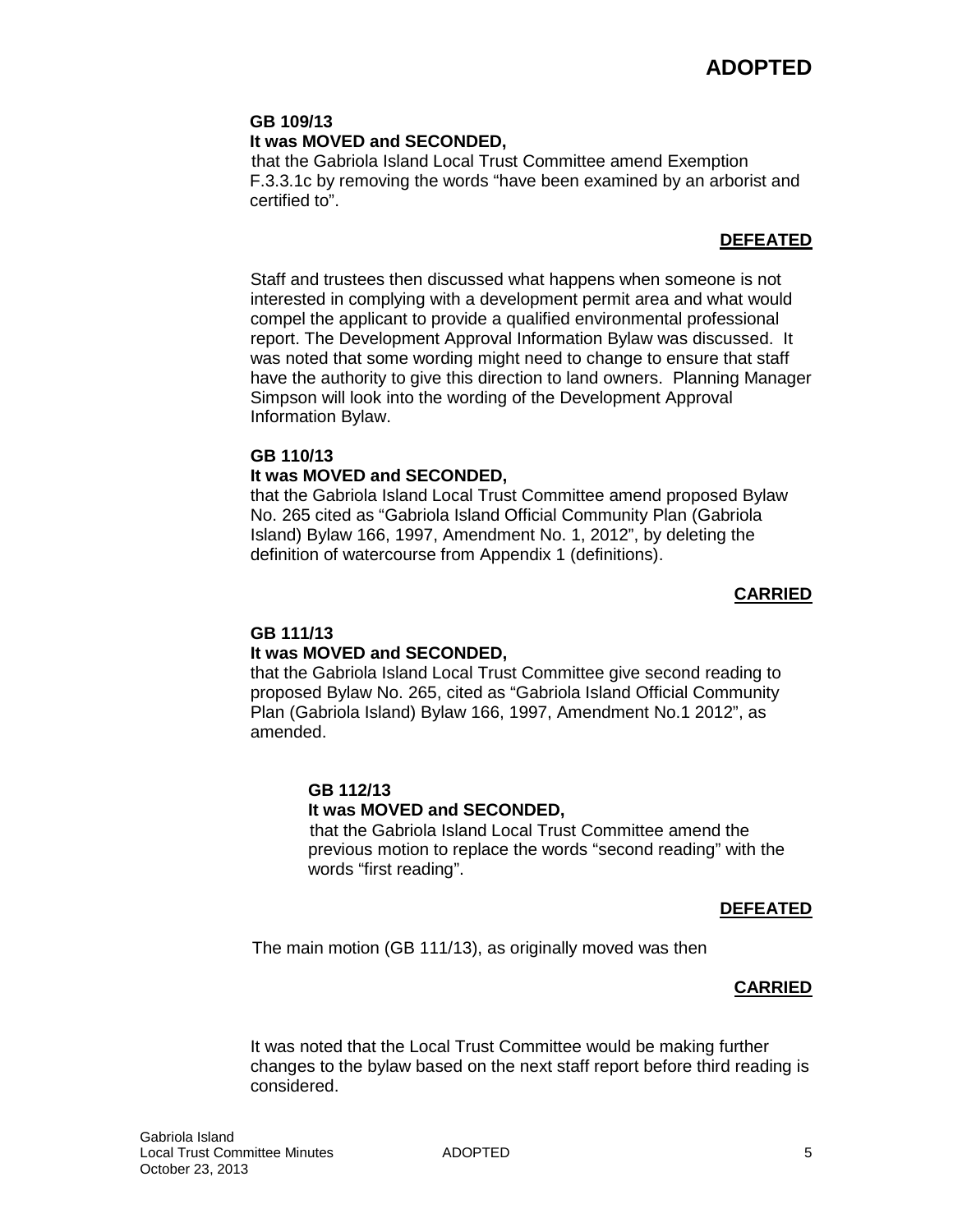#### **GB 113/13 It was MOVED and SECONDED,**

that the Gabriola Island Local Trust Committee amends Bylaw No. 266 cited as Gabriola Island Land Use Bylaw 177, 1999, Amendment No 1, 2012 by:

- a) adding a new activity to the list requiring a development permit in section F.3.2.1: "application of artificial fertilizer, pesticides or herbicides";
- b) Adding a new exemption to the list in F.3.3.1: "repair or replacement of a septic field on the same spot;
- c) Adding a new exemption to the list in F.3.3.1 "manual removal of invasive species and manual planting of native vegetation conducted in accordance with best management practices"; and
- d) Adding a new information note after the list in F.3.3.1: "Information Note: For best management practices on manual removal of invasive species and planting of native vegetation, property owners should contact organizations such as the Invasive Species Council of British Columbia and the Coastal Invasive Species Committee."

# **CARRIED**

# **GB 114/13**

# **It was MOVED and SECONDED,**

that the Gabriola Island Local Trust Committee give second reading to proposed Bylaw No. 266, cited as "Gabriola Island Land Use Bylaw 177, 1999, Amendment No. 1, 2012", as amended.

# **CARRIED**

# **GB 115/13**

# **It was MOVED and SECONDED,**

that the Gabriola Island Local Trust Committee direct staff to contract with Madrone Environmental Consulting Ltd. to conduct a simple assessment of the streams mapped in their 2012 "Gabriola Island Riparian Area Regulation Stream Identification" report.

# **CARRIED**

# **4. BYLAWS**

4.1 Proposed Bylaw No. 265 cited as "Gabriola Island Official Community Plan (Gabriola Island) Bylaw 166, 1997, Amendment No. 1,2012" – for consideration of second reading.

There was nothing further to add regarding this bylaw.

4.2 Proposed Bylaw No. 266 cited as "Gabriola Island Land Use Bylaw 177, 1999, Amendment No.1, 2012" – for consideration of second reading